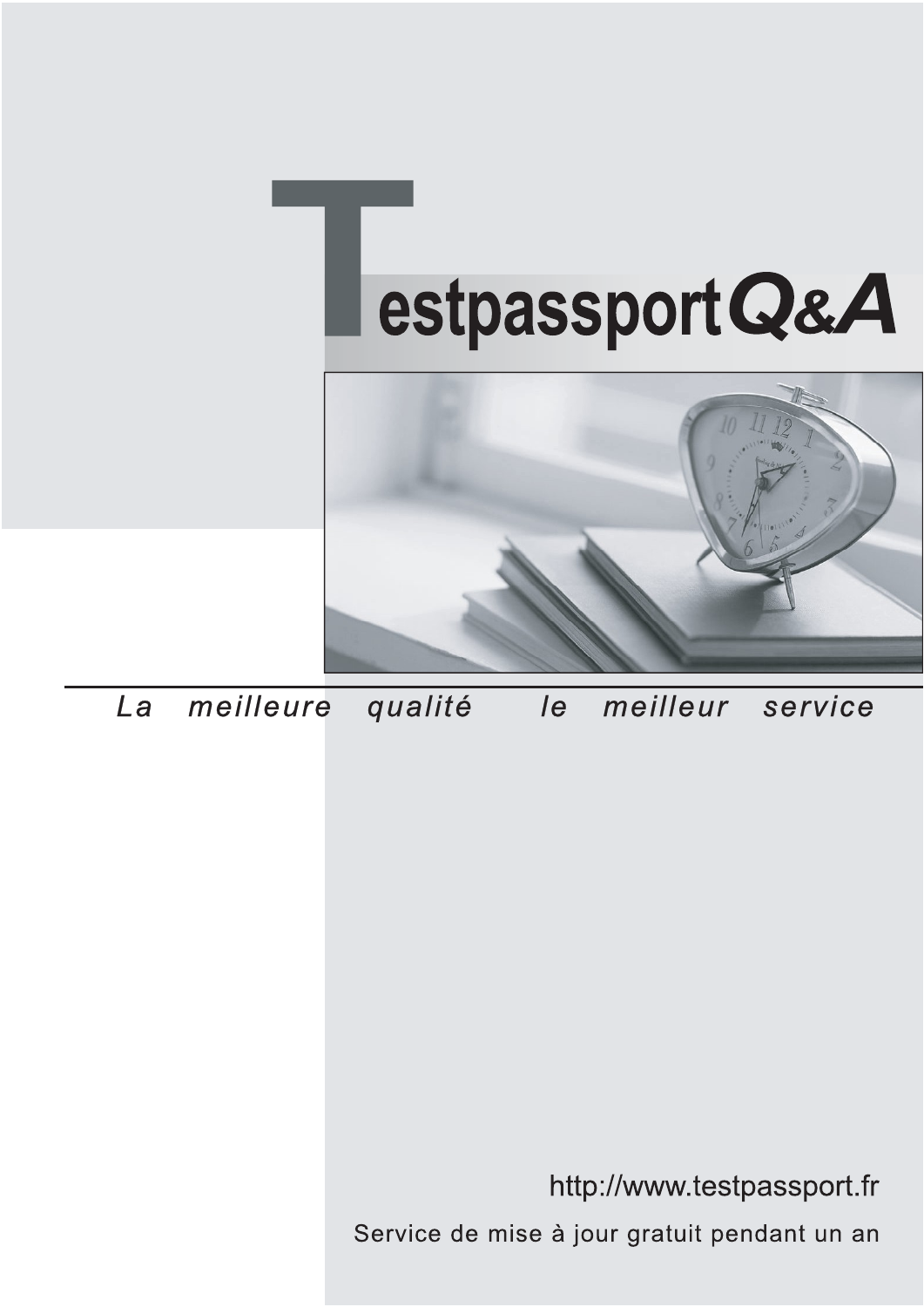# **Exam** : **MB-910**

**Title** : Microsoft Dynamics 365 Fundamentals Customer Engagement Apps (CRM)

# **Version** : DEMO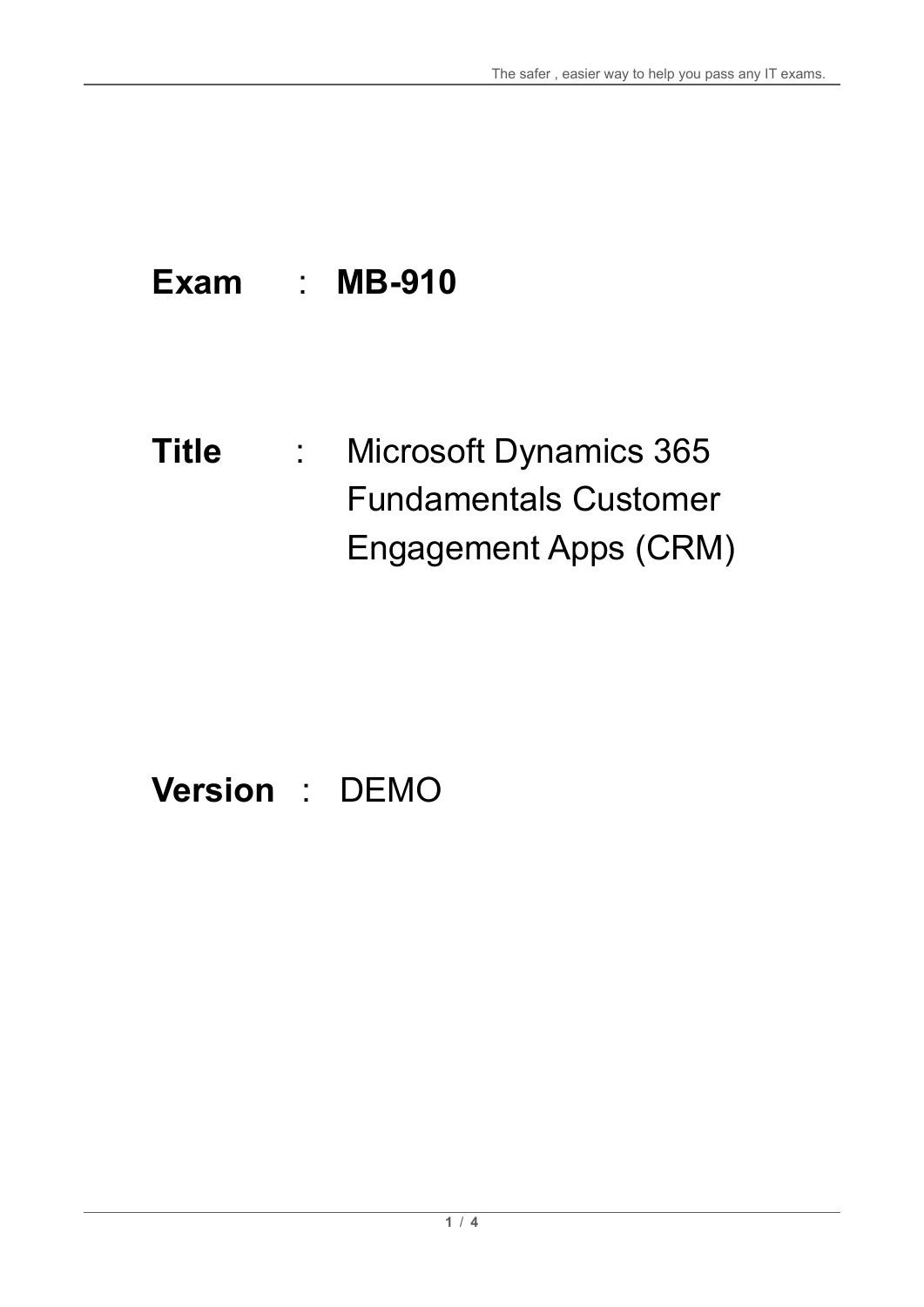1.A company uses Dynamics 365 Field Service.

The maintenance manager wants to be able to add a list of QUESTION NO:s to work orders to ensure that field technicians follow the same steps when servicing customer equipment.

You need to explain to the manager which features are available to meet the requirement.

Which feature should you use?

A. Connected Field Service

- B. Inspections
- C. Microsoft Customer Voice
- D. Scheduling

#### **Answer:** B

#### **Explanation:**

Reference: https://docs.microsoft.com/en-us/dynamics365/field-service/inspections

2.You work as a technician and receive your work assignments by using cases in Dynamics 365 Sales. You need to review the timeline for a case that you are managing.

Which type of activity appears in the case timeline?

- A. Project task
- B. Task
- C. Entitlement
- D. Work order

#### **Answer:** C

#### **Explanation:**

Reference:

https://docs.microsoft.com/en-us/dynamics365/customer-service/customer-service-hub-user-guide-creat e-a- case

3.A company plans to implement Dynamics 365 Sales.

Which two out-of-the-box features can you use to capture leads? Each correct answer presents a complete solution. NOTE: Each correct selection is worth one point.

- A. emails
- B. CSV files
- C. Dynamics 365 Commerce

D. Dynamics 365 Customer Insights

#### **Answer:** A,B

### **Explanation:**

#### Reference:

https://www.dyn365pros.com/2015/11/11/microsoft-dynamics-crm-4-simple-steps-for-importing-leads-and - contacts/

#### 4.HOTSPOT

A company uses Dynamics 365 Field Service. The company plans to use built-in scheduling functionality. For each of the following statements, select Yes if the statement is true. Otherwise, select No. NOTE: Each correct selection is worth one point.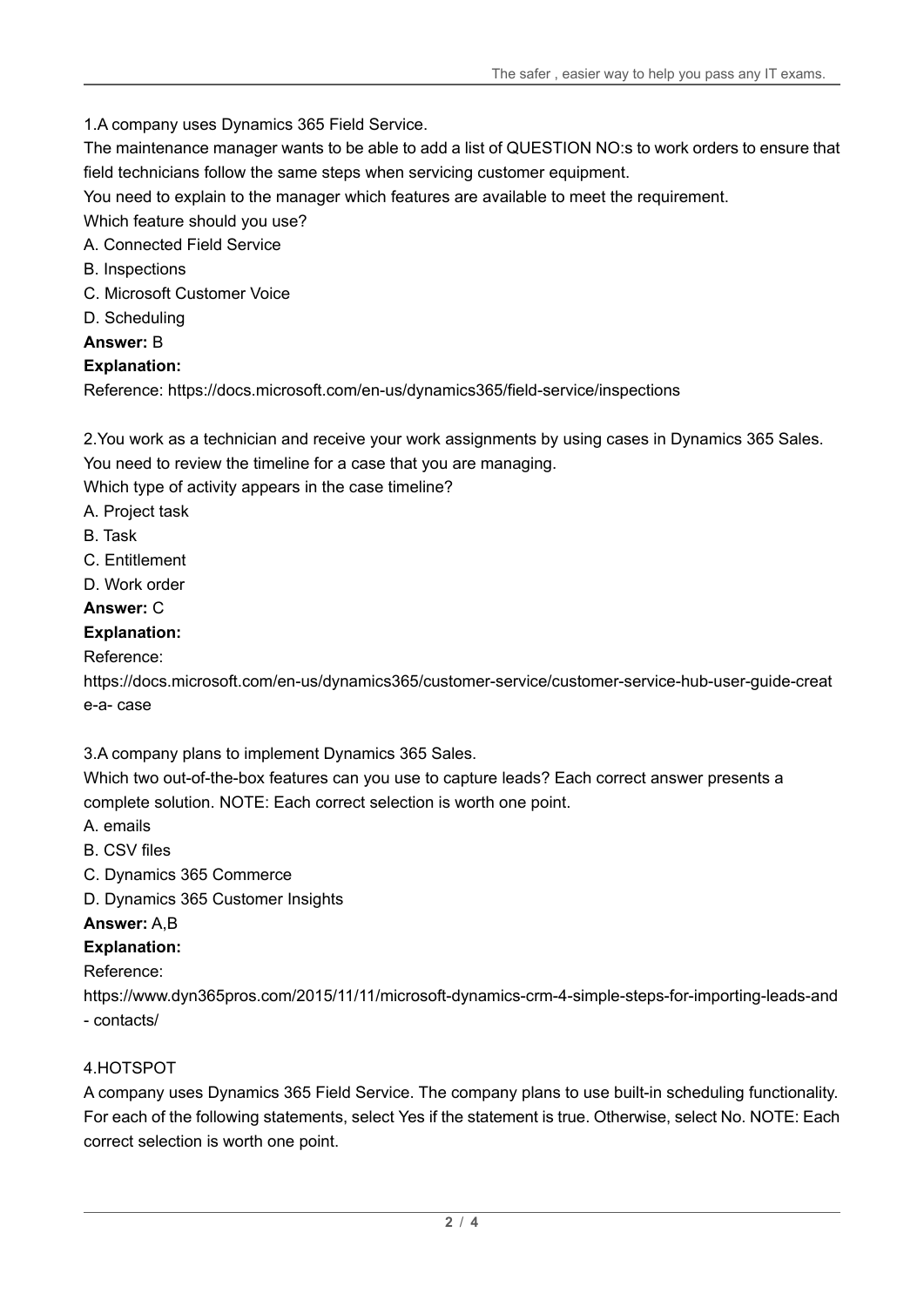### **Answer Area**

| <b>Statement</b>                                                                                                                                                                                         | Yes            | No        |
|----------------------------------------------------------------------------------------------------------------------------------------------------------------------------------------------------------|----------------|-----------|
| Field agents can perform maintenance on customer assets.<br>You can see availability of these agents and schedule them to O<br>perform the maintenance during quarterly customer visits.                 |                | O         |
| Technicians can be redirected from scheduled appointments<br>when emergencies arise in their area and their existing<br>appointments can be rescheduled.                                                 | О              | O         |
| You can manually assign lead technicians to oversee<br>large-scale emergency service calls.<br>Answer:<br><b>Answer Area</b>                                                                             | $\circ$        | Ο         |
| <b>Statement</b>                                                                                                                                                                                         | Yes            | <b>No</b> |
| Field agents can perform maintenance on customer assets.<br>You can see availability of these agents and schedule them to $\vert$ O $\vert$<br>perform the maintenance during quarterly customer visits. |                | О         |
| Technicians can be redirected from scheduled appointments<br>when emergencies arise in their area and their existing<br>appointments can be rescheduled.                                                 | O <sub>1</sub> | O         |
| You can manually assign lead technicians to oversee<br>large-scale emergency service calls.                                                                                                              | $\circ$        | O         |

5.DRAG DROP

A company is implementing Dynamics 365 Customer Service. You need to recommend features that will meet the requirements.

Which features should you recommend? To answer, drag the appropriate features to the correct requirements. Each feature may be used once, more than once, or not at all. You may need to drag the split bar between panes or scroll to view content. NOTE: Each correct selection is worth one point.